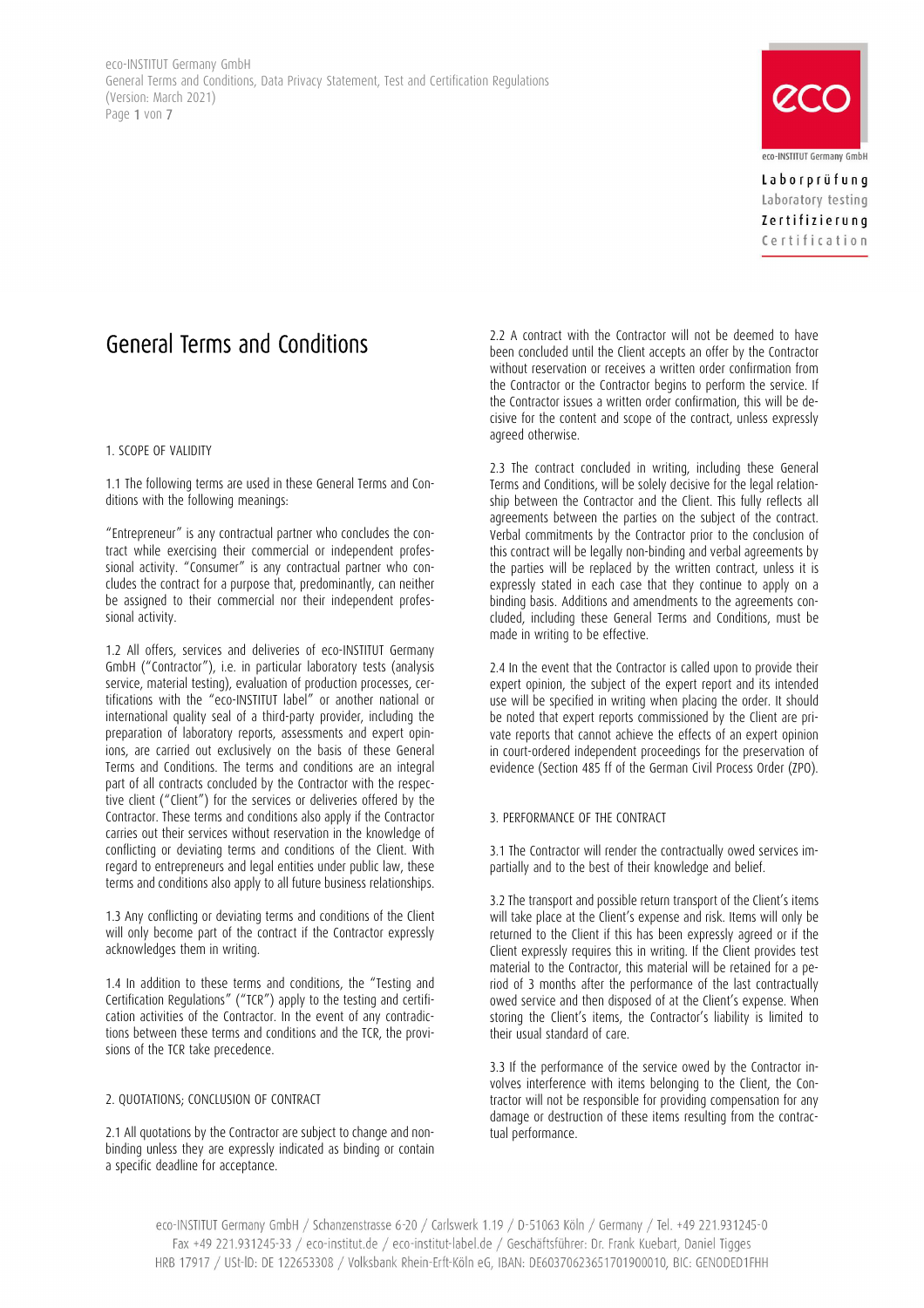3.4 The Contractor has the right to have the services incumbent upon them carried out by a subcontractor which they consider appropriate, such as an external expert. The Client's obligations set out in this Section 4 also apply to the Contractor's subcontractors. The Client does not have any right of instruction vis-à-vis employees or subcontractors.

3.5 In the event that the Contractor is called upon to provide their expert opinion, the report prepared will be made available to the Client in writing and in a single copy, with the name of the expert responsible for its preparation. Further copies will be invoiced separately to the Client, unless expressly agreed otherwise.

3.6 Notwithstanding the services provided by the Contractor, in particular laboratory testing or other testing or certification activities, including the preparation of expert reports, the Client will continue to be responsible for the warranty for defects for the tested or certified products, for product monitoring obligations and product liability, and the other legal obligations of a manufacturer. In particular, when performing laboratory testing for technical safety, the Contractor provides no guarantee that the tested product is free from other deficiencies, unless this has been expressly agreed.

# 4. OBLIGATIONS OF THE CLIENT

4.1 Insofar as collaborative actions are required from the Client for the performance of the contract, the Client will provide these in good time and at their own expense. No reimbursement of expenses will take place unless otherwise expressly agreed in writing. If the Client does not comply with the obligations to cooperate or does not comply in time and is therefore in default, the Contractor may invoice the additional expenses incurred by them.

4.2 In the context of collaborative actions in accordance with Section 4.1, the Client will, in particular, fully hand over to or notify the Contractor of all items, documents and/or information relevant for the performance of the contract. There is no obligation on the Contractor to inspect the completeness and correctness of the items, documents or information communicated/provided, unless there is a reason for this, taking into account the circumstances of the individual case, or the inspection has been expressly agreed as a performance obligation by the Contractor.

4.3 If the Client provides the Contractor with products or other materials that are or are intended to be the subject of testing or certification activities, these products/materials must originate from the Client's series production in accordance with the sampling specifications of the Contractor ", available at www.eco-institut.de, and must be representative of the products/materials to be tested and/or certified. The Client will provide a corresponding written confirmation by countersigning a sampling form accompanying the products/materials provided.

4.4 Insofar as acceptance has to take place, this cannot be refused by the Client due to insignificant defects. In the event of an acceptance obligation, the Client is obliged to accept the Contractor's services within 14 days of completion and upon request by the Contractor, unless the Client refuses to accept within this period,

stating at least one defect. If the Client does not accept the service within the set period despite the Contractor's request, although they are obliged to do so, the service will be deemed to have been accepted. If the contractual partner is a consumer, the Contractor undertakes to expressly inform the Client, together with the request for acceptance, of the consequences of an undeclared or refused acceptance without stating defects.

# 5. CONFIDENTIALITY

5.1 The parties are obliged to maintain confidentiality regarding confidential information of the other party. This obligation continues to exist for a period of three (3) years after the termination of the contract. Regardless of the medium in which it is contained, confidential information is considered to be, in particular, products, manufacturing processes, know-how, trade secrets, business relationships, business strategies, business plans, financial planning and personnel matters.

5.2 The confidentiality obligation excludes information for which the receiving party demonstrates that it:

- Belongs to the state of the art at the time of transfer or is publicly known or becomes publicly known after disclosure to the receiving party through no fault of the receiving party;
- Was known to them before the transfer, or
- Was communicated to them by a third party without the third party having breached a duty of professional secrecy which they have assumed vis-à-vis the provider of the information;
- − Must be disclosed on the basis of legislation, legal orders, regulatory requirements or final decisions. To the extent legally permissible, the receiving party will inform the disclosing party without undue delay of the relevant decisions by the authorities or the court;
- − Has been procured or developed by the receiving party independently of the provider, irrespective of the transfer and without any breach of confidentiality obligations.

5.3 In the event that the Contractor is called upon to provide their expert opinion, the Contractor is also prohibited from using the expert opinion itself or parts thereof for their own purposes.

5.4 The Contractor will retain contract-related documents if there is a legal or official requirement to do so. In addition, the Contractor is entitled to store such documents for documentation purposes; any statutory or contractual surrender claims by the Client remain unaffected.

6. RIGHT OF USE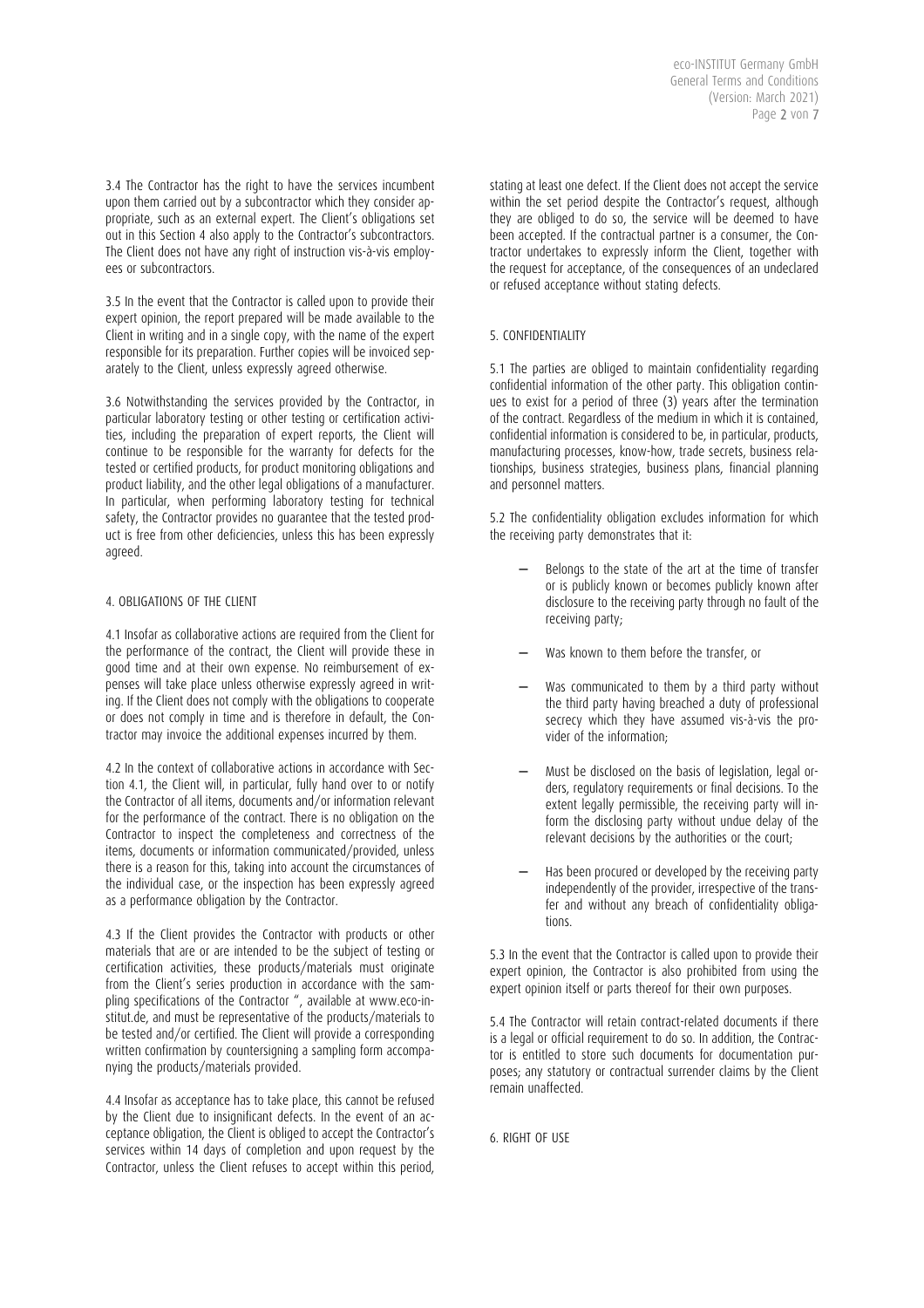6.1 The services provided by the Contractor while performing the contract may only be used within the scope of the agreed purpose of use. Unless otherwise agreed, the Contractor grants the Client a non-exclusive, non-transferable right of use for copyrighted services, limited in time and space to the respective purpose of the contract. The Client is not entitled to edit, change or use the services of the Contractor in a modified form or only in part. There is also no right to sublicensing.

6.2 In the event that the Client is granted the right to use the "eco-INSTITUT label" or another national or international quality seal of a third-party provider to the extent agreed in each case, this label or quality seal may only be used for the agreed purpose, in particular the certified product or the certified area, and can only be used in the unmodified form as provided by the Contractor. Any further use of the brands and other labels of the Contractor requires the prior express written consent of the Contractor.

6.3 In the event of a breach by the Client of the obligations of this Section 6, the Client will be obliged to comply with all claims of third parties arising from the use of the services provided by the Contractor, the label "eco-INSTITUT label" or another national or international quality seal of a third-party provider and/or the brands or other labels of the Contractor and indemnify against all related expenses upon first request. This includes, in particular, the appropriate legal defence costs of the Contractor.

6.4 Advertising with test reports

As regards advertising with the Contractor's laboratory reports produced in the context of testing or certification activities, the information "Advertising with test reports", available at https://www.eco-institut.de/en/advertising/, also applies.

According to this, the following principles apply to advertising with test reports:

- Laboratory report without assessment: The test results in the report refer exclusively to the test specimen submitted by the Client. The report is not permitted to be used in product and company advertising.
- − Laboratory report including assessment according to a legal requiation: The test results in the report refer exclusively to the test specimen submitted by the Client. The report is not permitted to be used in product and company advertising. The report may be published in full as technical documentation on the Internet with the written consent of the Contractor. The Contractor recommends that the Client repeats the test after 3 years at the latest.
- Laboratory report including assessment according to a voluntary third-party label (quality seal): The test results in the report refer exclusively to the test specimen submitted by the Client. The report serves exclusively for submission to the awarding authority for the respective third-party label. The report is not permitted to be used in product and company advertising.

Certification: The report immediately loses its validity upon changes to the composition or the production method of the certified product. The publication of extracts of the inspection report requires the prior written approval of the Contractor.

In the event of any conflict between the information "Advertising with test reports" and these General Terms and Conditions, the Terms and Conditions take precedence.

# 7. PRICES; PAYMENTS

7.1 The agreed price otherwise invoiced by the Contractor for the service in question, plus VAT at the statutory rate, insofar as this is due, is decisive. In the case of cross-border services, any taxes, fees, duties and other charges (of any kind) incurred for the crossborder service will be borne by the Client. The Client is also required to pay if the laboratory testing and/or certification of the respective product is not successful.

7.2 The agreed remuneration is due within 14 days of receipt of the invoice by the Client.

7.3 Payment instructions, cheques and bills of exchange are only accepted upon special agreement, taking into account all collection and discount charges, and only for the purpose of payment.

7.4 In the event of non-compliance with payment terms, the Contractor is entitled to make all remuneration requests immediately due. This also applies if bills of exchange and cheques are not cashed.

7.5 The Client only has a right to off-setting and retention if their counterclaims have been legally established, are indisputable or recognised in writing by the Contractor. This restriction does not apply to claims of the Client for defects resulting from the same contractual relationship as the Contractor's claim for payment. If the contractual partner is a consumer, they are generally entitled, notwithstanding clause 1, to unrestricted rights of retention due to claims arising from the same contractual relationship.

# 8. TERMINATION

8.1 The Client and Contractor may terminate the contract at any time for good cause. The termination must be declared in writing.

8.2 Good cause that entitles the Contractor to terminate the contract includes in particular:

- The refusal of the Client to perform the collaborative actions;
- − The Client's attempt to influence the provision of services by the Contractor in an unlawful manner;
- The Client's violation of the provisions of the Contractor's Testing and Certification Regulations;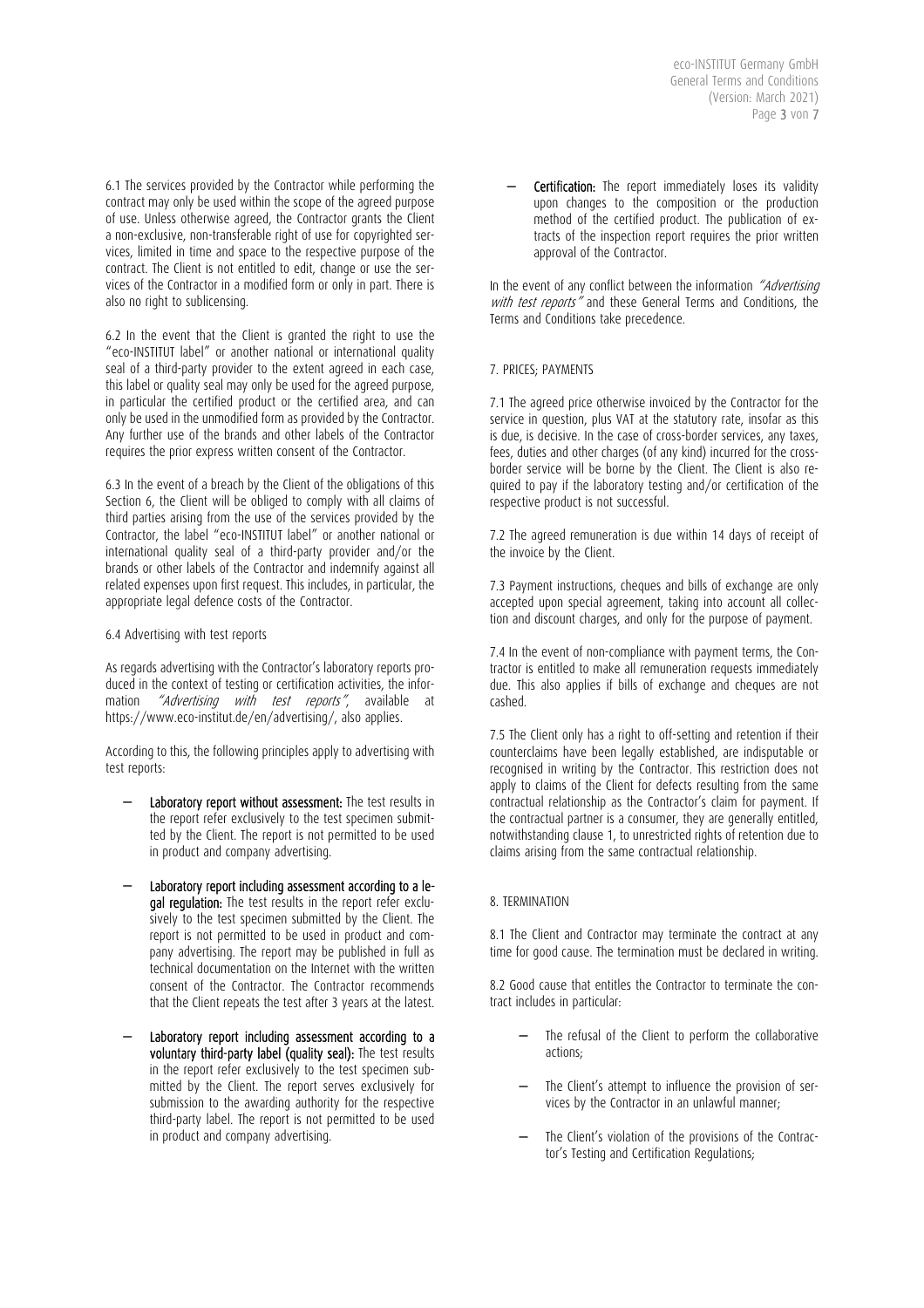- The use of an expert report prepared by the Contractor or parts thereof outside the agreed purpose;
- − Unauthorised publication (dissemination or making available to the public) of an expert report prepared by the Contractor;
- − It is established only after the acceptance of the order that the Contractor lacks the expertise necessary to complete the respective order.

8.3 If the contract is terminated for a good cause for which the Contractor is responsible, the Contractor is entitled to remuneration for the partial service performed up to the date of termination only to the extent that it is objectively usable by the Client.

8.4 In all other cases, the Contractor retains the right to the full, contractually agreed remuneration, but following the deduction of any expenses saved. Provided that the Client does not demonstrate a higher share of saved expenses on an individual basis, this will be agreed at 40% of the remuneration for the services not yet provided by the Contractor.

# 9. DEADLINES AND DATES

9.1 If no binding performance date has been agreed, the Contractor will not be in default until the Client has previously set a reasonable deadline in writing or in text form for providing the service owed without any result. Performance periods will only begin to run from the full performance of all collaborative actions owed by the Client and – if a down payment has been agreed – from the date of its receipt. Subsequent requests for changes or delayed collaborative actions by the Client will extend the performance periods appropriately.

9.2 The Contractor will only be in default if they are responsible for the delay in delivery. In the event of unforeseeable delivery impediments that are not attributable to the Contractor, such as cases of force majeure (in particular strikes, legal lock-outs, operational disruptions, transport hindrances, sickness, including on the part of any upstream suppliers of the Contractor), the Contractor is entitled to postpone performance for the duration of the delivery hindrances. In the event that these delivery hindrances persist for more than six weeks, the Contractor is entitled to withdraw from the contract. In this case, the Client is not entitled to claim damages.

#### 10. WARRANTY

10.1 As a warranty, the Client may initially only require the free rectification of a defective report. This requires a grace period of reasonable duration to be set.

10.2 If no improvements are made within a reasonable period of time or if the rectification fails, the Client may demand the rescission of the contract (conversion) or reduction of the fee (reduction).

10.3 Defects must be communicated to the Contractor in writing immediately after detection; otherwise the warranty claim expires.

10.4 Claims due to defective expert performance become timebarred after one year. The statutory period of limitation commences upon receipt of the report by the Client.

10.5 In the absence of assured properties, the entitlement to claim for damages remains unaffected.

#### 11. LIABILITY

11.1 In the event of intent and gross negligence, liability is subject to the statutory provisions.

11.2 In other cases, unless otherwise stipulated in Section 11.3, liability is only accepted in the event of a breach of a contractual obligation, the fulfilment of which makes the proper performance of the contract possible in the first place and on compliance with which the Client may regularly rely (called a material contractual obligation), and is limited to compensation for predictable and typical damage. Any further liability is excluded subject to the provisions of Section 11.3.

11.3 Liability for damages due to injury to life, limb or health and in accordance with the German Product Liability Act remains unaffected by the preceding liability restrictions and exclusions.

11.4 The aforementioned liability limitations and exclusions include all claims of the Client against the Contractor, their employees, representatives, vicarious agents and their auxiliaries arising from the contract or its execution, including any claims under Section 280 of the German Civil Code (BGB) and recourse claims of the Client.

#### 12. DATA PROTECTION

The processing of personal data is carried out in accordance with the applicable legal provisions, in particular the General Data Protection Regulation and the German Federal Data Protection Act. Regarding the handling of personal data, please refer to the Contractor's privacy policy, which is available at https://www.ecoinstitut.de/de/datenschutzerklaerung/.

#### 13. FINAL PROVISIONS

13.1 The place of fulfilment is the registered office of the Contractor, unless otherwise specified.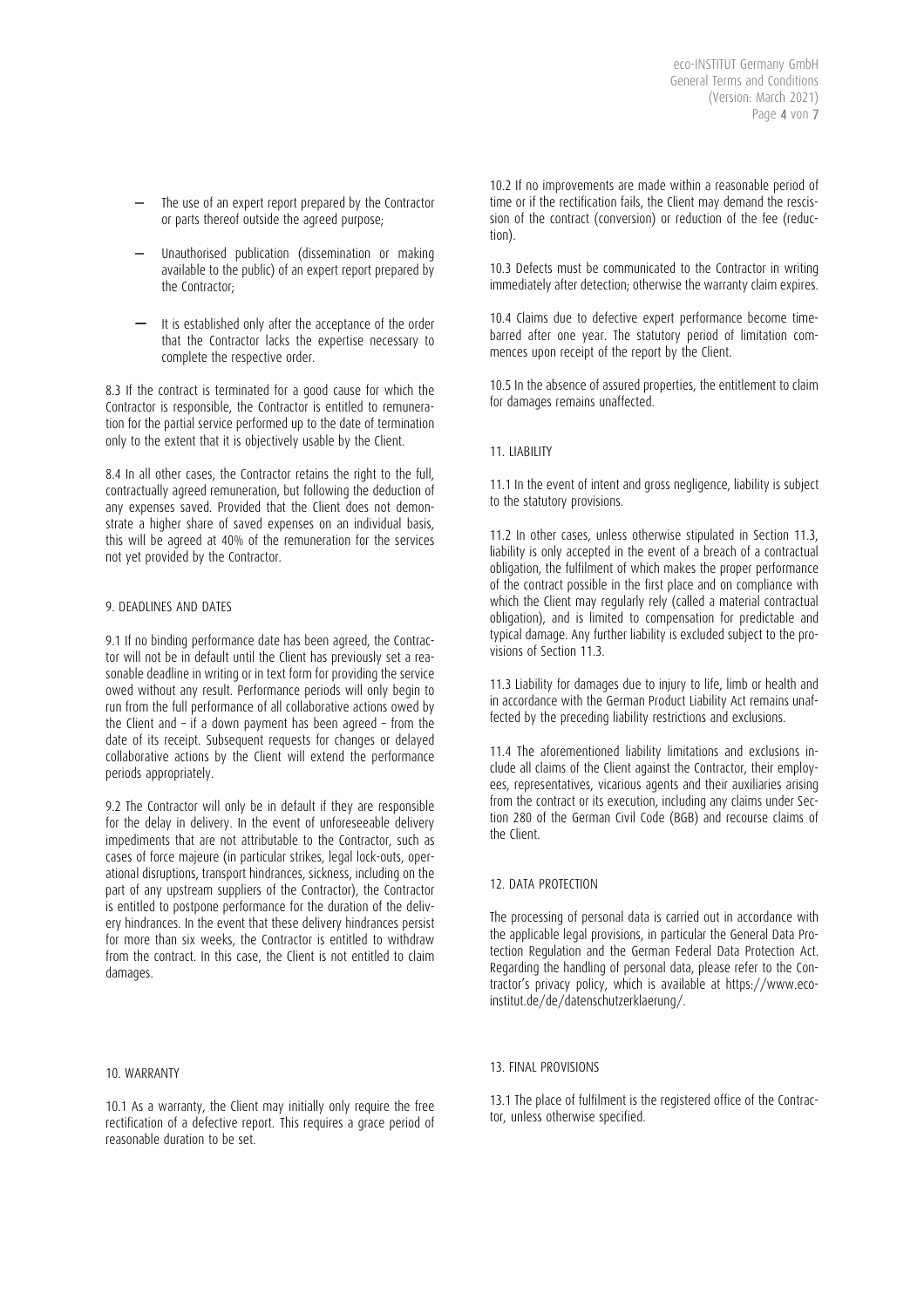eco-INSTITUT Germany GmbH General Terms and Conditions (Version: March 2021) Page 5 von 7

13.2 The assignment or pledging of claims to which the Client is entitled from the business relationship with the Contractor is excluded.

13.3 The law of the Federal Republic of Germany applies to contracts between the Contractor and Client, with the exclusion of German International Private Law (Art. 3 to 46 of the Introductory Act to the German Civil Code (EGBGB) inclusive) and the UN Convention on Contracts for the International Sale of Goods. The statutory provisions limiting the choice of law and the applicability of mandatory regulations, in particular those of the country in which the Client as a consumer has their habitual residence, remain unaffected.

13.4 The place of jurisdiction for all claims against merchants, legal entities under public law or special funds under public law arising from the business relationship is the registered office of the Contractor. However, the Contractor is also entitled to sue the Client at their general place of jurisdiction or at the special place of jurisdiction of a branch office.

13.5 The contract will retain its binding effect even if individual provisions or terms should become legally invalid. Insofar as a contract or these General Terms and Conditions contain loopholes, the legally effective provisions which the contractual partners would have agreed upon, had they known about the loophole, in accordance with the economic objectives of the contract and the purpose of these General Terms and Conditions will be deemed to have been agreed upon.

13.6 The Contractor does not participate in dispute resolution proceedings before a consumer arbitration board in accordance with the Consumer Dispute Resolution Act (VSGB).

Cologne, March 2021 eco-INSTITUT Germany GmbH

Note: This agreement has been translated from German into English. In case of any dispute, the authoritative version remains the German version.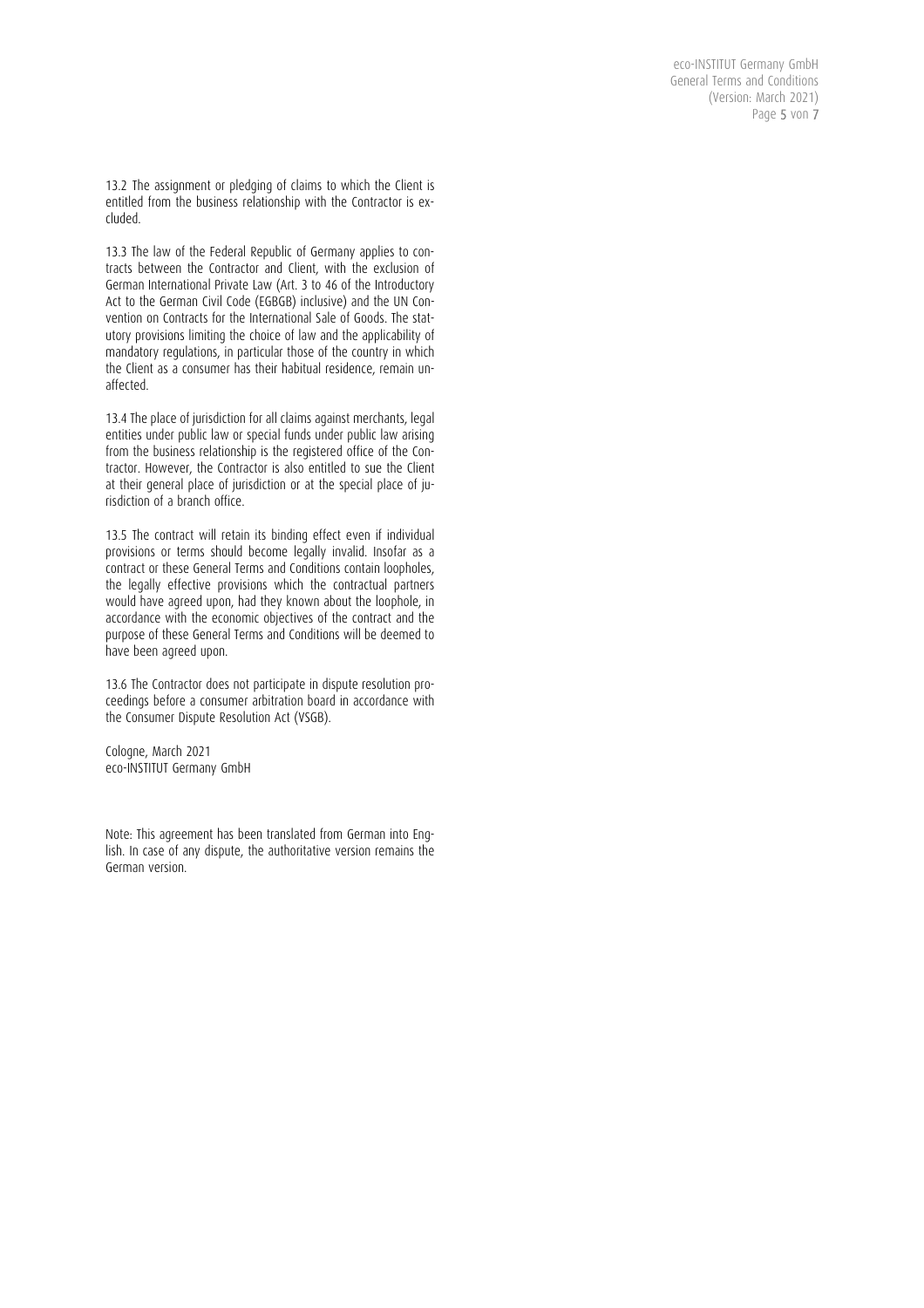# Data Privacy Statement

For 30 years eco-INSTITUT Germany GmbH has been cooperating with its customers, suppliers and employees in a fair and sustainable way. The responsible handling of your data is important to us and transparency our concern.

# PURPOSE

If you collaborate with us we collect your personal data based on article 6 1b) GDPR of the European law. We only gather personal data that are required and necessary to handle your requests. The data is encoded and protected. All stored data are subjected to a period of safekeeping of ten years due to our DIN EN ISO / IEC 17025 accreditation. At the end of the period your data will be deleted.

# RIGHTS

At any time you have the right to free information about your stored personal data, their origin and recipient and the purpose of the data processing, as well as a right to correct, block or delete these data. For this purpose as well as for further questions on the subject of personal data you can always contact us at the following address:

eco-INSTITUT Germany GmbH

Schanzenstr. 6 – 20 Carlswerk 1.19 51063 Cologne Germany

Data Protection Commissioner Agnes Müller

Phone +49 221 931245-0 agnes.mueller@eco-institut.de

If you have the opinion that the processing of your data violates data protection law or if your data protection claims have otherwise been violated in any way, you can complain to the supervisory authority.

Landesbeauftragte für Datenschutz und Informationsfreiheit Nordrhein-Westfalen

Postfach 20 04 44 40102 Düsseldorf Germany

Phone +49 211 38424-0 Fax: +49 0211 38424-10 E-Mail: poststelle@ldi.nrw.de

We would like to explain to you what happens when you visit our website, for what purpose we collect which data and what happens with it.

We operate two websites: www.eco-institut.de and www.eco-institut-label.de. On the website www.eco-institut.de we also run a blog.

In order to best protect your transmitted data, we use SSL encryption for our websites.

# **COOKIES**

Our websites use cookies. These are small text files that are stored on your device using the browser. They do no harm. We use cookies to make our offer user-friendly. Some cookies remain stored on your device until you delete them. They allow us to recognize your browser on your next visit. If you do not want this, you can set up your browser to inform you about the setting of cookies and allow this only in individual cases. The deactivation of cookies may limit the functionality of our websites.

# MATAMO

Our websites use functions of the web analysis service Matamo. Cookies are used to analyse the use of the website by its users. Our concern in the sense of the DSGVO (legitimate interest) is the improvement of our offer and our website. The information about the use of our web pages are stored exclusively on our company server (Germany). Your IP address is captured but immediately pseudonymised. As a result, only a rough localisation is possible. You can prevent this by setting up your browser so that no cookies are stored. Information and Matomos applicable privacy policy can be found at https://matomo.org/privacy/.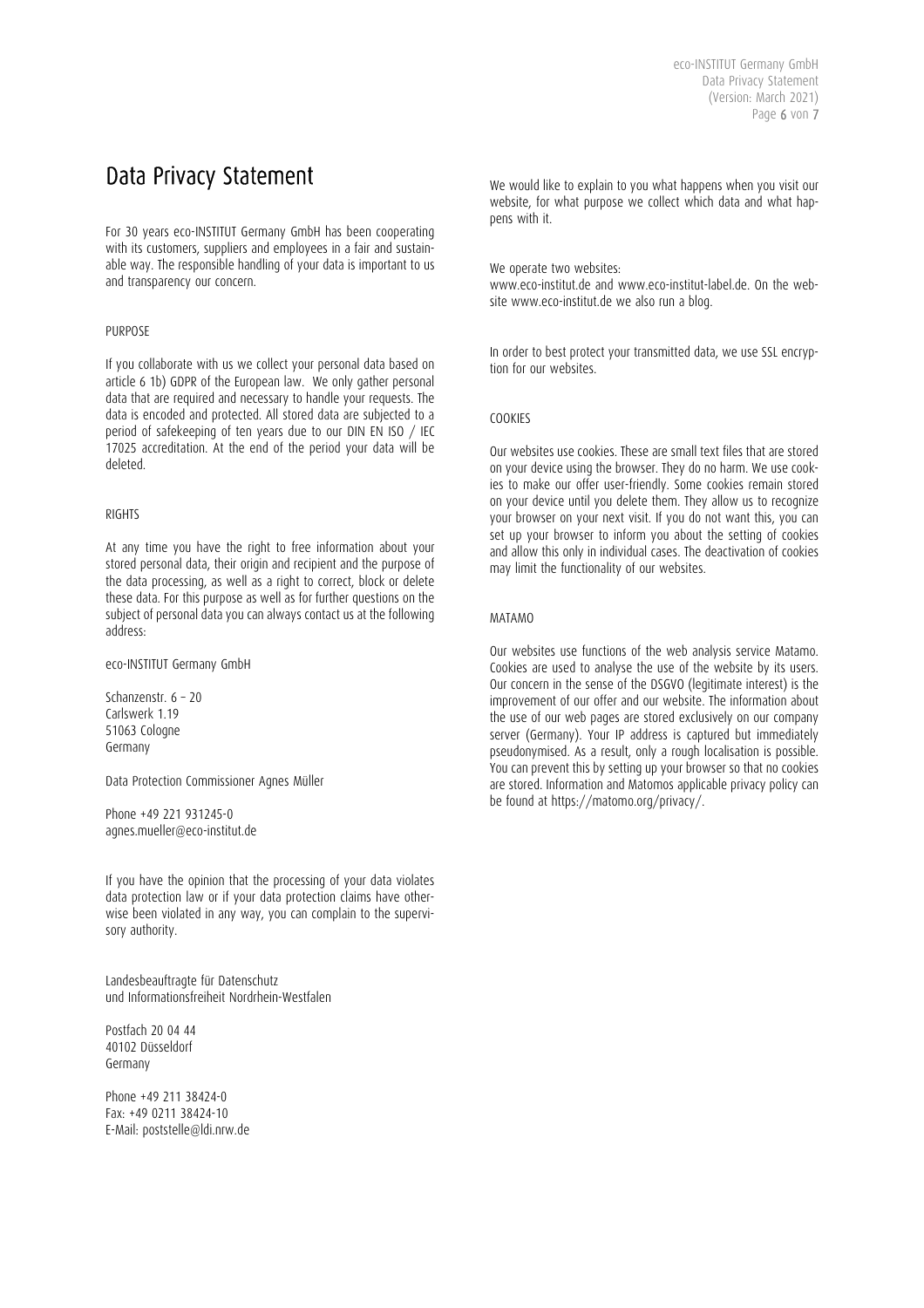#### GOOGLE WEBFONTS

For an improved presentation of our websites we use Google webfonts. When you visit our website, these will be transferred to the cache of your browser for use. If your browser does not support this or prevents access, the text will be displayed a standard font. Please note that when you visit our website, your transmitted data (IP address) can be sent to fonts.googleapis.com or fonts.gstatic.com. We have no influence on this data collection. Information and the applicable Google Webfonts privacy policy can be found at https://policies.google.com/privacy?hl=en#infocollect.

#### SOCIAL MEDIA

We maintain online presence within social networks and platforms in order to communicate with customers, prospects and users active and to inform them about our services. When calling the respective networks and platforms, the terms and conditions and the data processing guidelines apply to their respective operators. To prevent data from simply being forwarded to social networks (Facebook, Twitter, Google +), we do not use social media plugins on our websites.

#### NEWSLETTER

You have the option of subscribing to a newsletter via our website. For this we need your email address and your consent that you agree with the subscription to the newsletter. Once you have subscribed to the newsletter, we will send you a confirmation email with a link to confirm the registration. The registration for the newsletter will be logged in order to prove the registration process according to the legal requirements. This includes the storage of the registration and confirmation time as well as the IP and email address. Your IP address is captured but immediately pseudonymized.

The newsletter is distributed via "MailChimp", a newsletter shipping platform of Rocket Science Group, LLC, 675 Ponce De Leon Ave # 5000, Atlanta, GA 30308, USA. MailChimp uses the saved email addresses on our behalf. Please note that the retrieval of the newsletter will collect technical information and your IP address, as well as the time of retrieval and activation of links to improve the service of MailChimp. The evaluation can be assigned to you and serves to adapt the content to you and to send content according to your interests. In some cases, we will redirect you to the MailChimp website. Please note that on the website of Mail-Chimp cookies are used, and therefore personal data processed by MailChimp and their partners. We have no influence on this data collection. However, MailChimp is certified under the US-EU privacy shield "Privacy Shield" and is committed to complying with EU data protection requirements. In addition, we have concluded a data processing agreement with MailChimp. In doing so, Mail-Chimp undertakes to process and protect your data in accordance with your privacy policy. Furthermore, MailChimp undertakes in the Agreement not to pass on your stored data to third parties. The privacy policy of MailChimp can be viewed here.

You can cancel the subscription of the newsletter at any time. You will find a link to sign out in the individual newsletters. You can also click on reply when you receive the newsletter and tell us at the address newsletter@eco-institut.de that you want to be removed from the mailing list. Or you send your request to info@eco-institut.de. We will immediately delete your data in connection with the newsletter dispatch.

#### NEWSLETTER FOR eco-INSTITUT LABEL CUSTOMERS

We reserve the right to send you relevant information that is of legitimate interest to you as eco-INSTITUT label holder and that should urgently reach you by email (Article 6, 1f), GDPR). We understand relevant information to mean, for example, changes to the eco-INSTITUT label criteria or the eco-INSTITUT label certification program. When sending e-mails, we work with the Clever-Reach GmbH & Co. KG platform based in Schafjückenweg 2, 26180 Rastede. We have concluded an order data processing contract with CleverReach and fully implement the provisions of the General Data Protection Regulation when using CleverReach. To send the newsletter, your email address is stored on CleverReach's servers in Germany or Ireland. The use of CleverReach enables us to analyze the behavior of newsletter recipients. Here, inter alia It is analyzed how many recipients have opened the newsletter message and how often which link in the newsletter was clicked. Further information on data analysis by CleverReach newsletter is available at: https://www.cleverreach.com/de/funktion/reporting-und-tracking/

If you do not want to receive the eco-INSTITTU Label newsletter, you will find a LINK to unsubscribe in every message.

#### **CONTACT**

If you contact us by e-mail, your details will be stored for processing the request and for follow-up questions for 12 months. We will not share this information without your consent.

If there is a cooperation during the contact, we store your data in accordance with our DIN EN ISO / IEC 17025 accreditation for 10 years.

#### COMMENT

We offer you the opportunity to leave comments on individual blog posts. Leaving a comment will save the comment, the commenting time and your pseudonym. To track comments with illegal content, your IP address and e-mail address will also be saved. This is for our protection, otherwise we are responsible for the content. Your email address and your IP address will not be published. The comments and Data (mentioned below) is stored until the commented content is completely deleted or the comments need to be deleted.

Cologne, dated 2021-02-19, eco-INSTITUT Germany GmbH

Note: This agreement has been translated from German into English. In case of any dispute, the authoritative version remains the German version.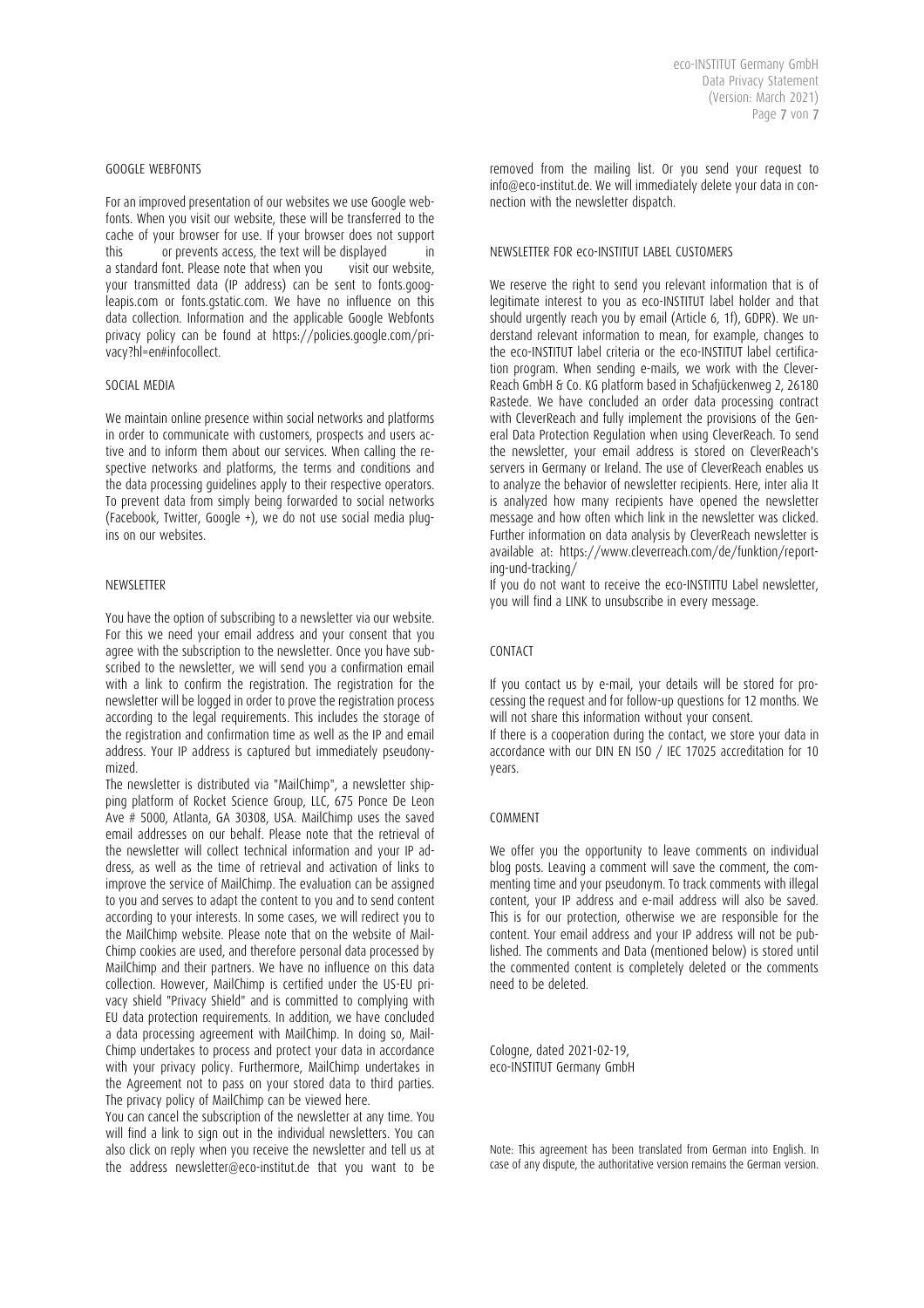eco-INSTITUT Germany GmbH Testing and Certification Regulations (Version: March 2021) Page 1 of 5



Laborprüfung Laboratory testing Zertifizierung Certification

# Testing and Certification Regulations (TCR)

#### Fundamentals

Testing and certification activities are carried out impartially at eco-INSTITUT Germany GmbH and no commercial, financial or other circumstances that endanger impartiality are permitted.

In principle, the certification body makes its services available to all applicants as long as they are covered by the scope of validity of the certification body. The certification body will treat all applicants equally.

# 1 Scope of validity

eco-INSTITUT Germany GmbH, hereinafter referred to as eco-INSTITUT, operates a testing laboratory in accordance with DIN EN ISO/IEC 17025 and a certification body for products based on the requirements of DIN EN ISO/IEC 17065. The status and scope of validity of accreditation are shown on the homepage at https://www.eco-institut.de/de/.

eco-INSTITUT also has notifications from Deutsches Institut für Bautechnik (DIBt).

These Testing and Certification Regulations establish general and specific principles under the legally enforceable agreement with the applicant or client (hereinafter referred to as the Client) for:

- Laboratory testing (analysis service, material testing)
- Assessments of production processes (production facility monitoring/audit)
- Sampling of materials
- Evaluation and certification of products and their components on the basis of national and international standards and regulations or according to the respective certification programmes of eco-INSTITUT

The certification programmes of eco-INSTITUT will be made available to applicants on request.

# 2 Confidentiality

The testing and certification body has put in place arrangements to ensure that the Client's company and trade secrets and all personal data that have become known to them in the context

of the application and the provision of the service are treated confidentially.

The testing and certification body is entitled to store all data and results obtained in connection with the testing and certification, such as recipes/formulations, model names and measurement results, in files on data carriers and/or in paper form, and to use and process them within the scope of their tasks.

Where the testing and certification body is required by law to do so, or if these TCR or a contractual regulation permit, the testing and certification body may inform other bodies or authorities of results and certificates, in particular of the refusal, restriction, suspension and withdrawal of a certificate. The certificate holder or Client will be informed of this circumstance, unless this is prohibited by law.

Other notified and/or appointed bodies will be informed of the negative and positive results of conformity assessments, provided that the testing and certification body is required to do so by law. Where required by a legal basis, the testing and certification body will provide information on testing and certification to competent authorities on an individual basis. The certificate holder or applicant will be informed of this unless this is prohibited by law.

This notification does not release the Client from their obligations concerning them, which arise, for example, for a manufacturer.

The testing and certification body is entitled to enable appraisers of the accreditor and/or authorising authorities to inspect the documents and participate in conformity assessment activities.

The testing and certification body may publish data and results anonymously (e.g. in the context of scientific publications).

- 3 Testing
- 3.1 Testing and sampling

Tests may be commissioned by the Client directly from the testing laboratory, or the tests are carried out as part of a certification process based on the contractually concluded certification agreement and the General Terms and Conditions of eco-INSTITUT; it is the Client's responsibility to supply a sufficient amount of sample material depending on the test order or certification programme. The samples are handed over to eco-INSTITUT free of charge, depending on the test order or certification programme, with further necessary information and documentation (e.g. recipe/formulation, information on sampling).

eco-INSTITUT Germany GmbH / Schanzenstrasse 6-20 / Carlswerk 1.19 / D-51063 Köln / Germany / Tel. +49 221.931245-0 Fax +49 221.931245-33 / eco-institut.de / eco-institut-label.de / Geschäftsführer: Dr. Frank Kuebart, Daniel Tigges HRB 17917 / USt-ID: DE 122653308 / Volksbank Rhein-Erft-Köln eG, IBAN: DE60370623651701900010, BIC: GENODED1FHH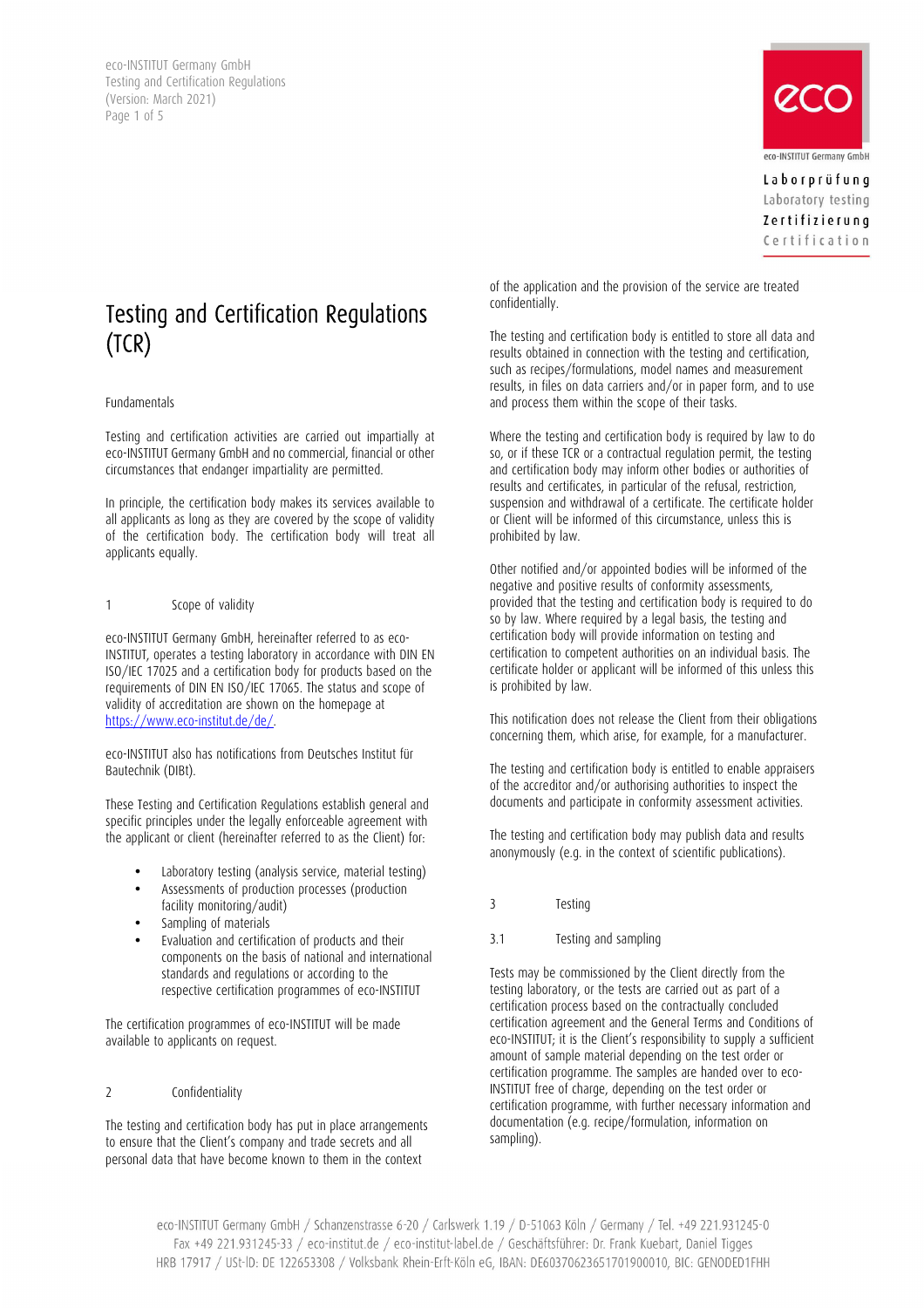Sampling may be carried out by the manufacturer, by an eco-INSTITUT representative or by an independent third party, depending on the test order/certification programme.

If necessary, the test laboratory can request further samples free of charge.

Unless otherwise agreed, eco-INSTITUT conducts tests with its own personnel in its own testing laboratory and, with the consent of the Client, with the involvement of third parties. The rules set out in Section 5 apply to subcontracting.

Test samples are tested in accordance with the standards, regulations and rules specified in the test order or certification programme, eco-INSTITUT's test criteria and the requirements agreed with the Client. If no norms, standards or other regulations are available for the nature and scope of the test, the testing laboratory will establish a test procedure with the Client.

# 3.2 Laboratory report

Upon completion of the test, the Client will receive a laboratory report in accordance with the requirements of DIN EN ISO/IEC 17025 with all the necessary information. A laboratory report may contain results that can lead to a positive or negative assessment. Depending on the type of service requested, laboratory reports can also include assessments.

With regard to the use of laboratory reports, the information "Advertising with test reports", available at https://www.ecoinstitut.de/en/advertising/, applies.

A laboratory report relates exclusively and explicitly only to the test specimen submitted by the Client and must therefore not be used as a certificate.

- 4 Certification
- 4.1 General information

Certification is based on certification criteria set out for each product in a certification programme. The specific products, certification programmes, manufacturing plants and other key data are set out in the legally enforceable agreement. This is formed from the contract for the provision of certification services, the appendix "Scope of validity", these TCR, the General Terms and Conditions, and the schedule of fees as amended.

The certification process is a process with an open outcome that can result in the issuance or non-issuance of the certificate.

4.2 The applicant's application and obligations

The applicant will receive all relevant information about the respective certification process via the homepage (www.eco-

institut-label.de) or on request. With a written application, the applicant provides all the necessary information, which is required generally and in accordance with the certification programme. The certification body has the right to request additional information and documents if necessary. Documents must be submitted in German or English; other languages are possible upon consultation with and approval by the certification body. The certification body reserves the right to use certified translators/interpreters at the expense of the Client when inspecting documents and/or evaluating production processes.

If the application has to be rejected by the certification body, the applicant will receive written justification.

In the event of a positive examination of the application by the certification body, both parties sign the contract for the provision of certification services. In doing so, unless otherwise agreed, the applicant undertakes:

- To comply with the certification requirements at all times, including the implementation of corresponding changes, if these are communicated by the certification body (Section 4.4);
- To ensure that, where certification is valid for an ongoing production, the certified product continues to comply with the certification requirements applicable to that product;
- To take all necessary steps to carry out any planned or necessary evaluations (e.g. testing, sampling, evaluation of production processes), including the investigation of complaints and the participation of observers;
- Not to use the certification in a manner that could discredit the certification body, nor to make any comments about the certification that the certification body could consider to be misleading or unjustified;
- In the event of suspension, withdrawal or termination of the certification, to cease the use of all promotional materials related to certification and take the measures required by the certification programme (e.g. return of certificates) and any other necessary measures;
- If the Client provides other certificates, to ensure that these documents are used only as specified in Section  $4.3<sup>5</sup>$
- To comply with the requirements of the certification body or as defined in the certification programme when referring to certification in communication media, such as documents, brochures, websites or promotional materials;
- To comply with all requirements relating to the use of marks of conformity and information relating to the product;
- To collect complaints concerning the certified products and keep all records thereof and make such records available to the certification body upon request, free of charge and without undue delay;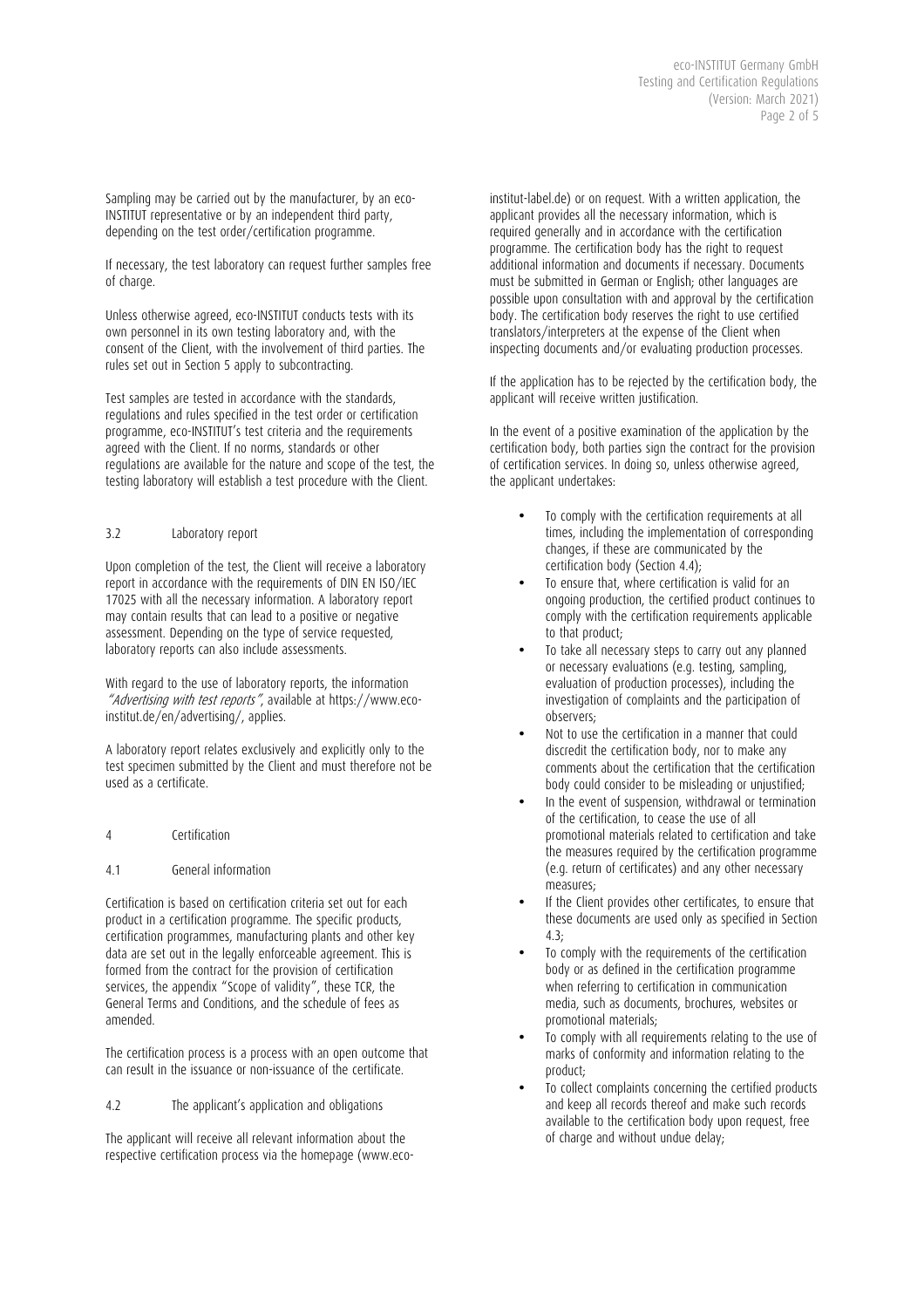- To take appropriate measures in relation to such complaints, as well as to eliminate any defects discovered in the certified products that affect compliance with the certification requirements and to document the measures taken; this may include measures such as quarantining products in the warehouse or recalling products from the market.
- To inform the certification body without undue delay of any changes that could affect their ability to comply with the certification requirements (in particular the legal, economic and organisational status of the Client (including change of name, change of ownership, change of legal form, insolvency), organisation and management (including key positions, decision-making processes or technical staff, changes to the product or production method, contact addresses and production facilities, or significant changes to the quality management system, if this is a requirement) (see Section 4.4);
- Where the Client, as the certificate holder, is not themselves a manufacturer of the certified product, to enter into a contractual agreement with the actual manufacturer regarding compliance with the conditions to be observed in the manufacture of the product, including the toleration of necessary control measures; the certification body reserves the right to review this agreement.
- Not to apply for or maintain certification from another certification body under the same certification programme at the same time for the product to be certified or that has been certified.

A certification programme may include type testing, sampling, laboratory testing, documentary testing and evaluation of production processes.

The issuance of a certificate does not exempt from the legal obligations arising from product liability for any defects in the product. Granted certification does not make any statement regarding the marketability of the tested and certified product.

The maintenance of the certificate may include monitoring measures to monitor continued compliance with certification requirements, depending on the certification programme. In the event of non-compliance, the Client is obliged to demonstrably eliminate this with appropriate corrective measures within a specified period of time. There may be consequences for maintaining certification.

# 4.3 Certificate and reference to certification

The entitlement to use the certificate applies only to the certificate holder and to the product stated on the certificate and the scope of validity specified therein.

Amendments to certificates issued may only be made by the certification body eco-INSTITUT Germany GmbH.

The certificate may only be used in a complete (with appendices) and unchanged form.

The certification body may also allow the use of labels (e.g. the eco-INSTITUT label) on the certified product and in product advertising. The terms of use can be found in the Appendices to the TCR.

The reference to certification is subject to the principles set out in Section 4.2; in particular, it is only permissible if the certificate is valid and not suspended.

The certification body of eco-INSTITUT Germany GmbH reserves the right to publish certified products. This includes, in particular, the role of "appointed" or "accredited body". This does not require the certificate holder's separate consent. eco-INSTITUT Germany GmbH publishes the certificates issued on the Internet, if applicable, at https://www.eco-institutlabel.de/en/produkte/.

The certification body of eco-INSTITUT Germany GmbH reserves the right to publish no longer certified products as well as products that are fraudulently advertised and/or marked with the certificate and/or the label (https://www.eco-institutlabel.de/en/label-misuse/). This does not require the certificate holder's separate consent.

The certification body of eco-INSTITUT Germany GmbH is at least obliged to provide information about the validity of certificates.

4.4 Amendments

Amendments can be made by the certification body or the Client. Amendments made by the certification body may include changes to the certification programme, the test specifications, the TCR, the schedule of fees or the accreditation status of the certification body.

Amendments to the technical requirements and elements of the legally enforceable agreement (i.e. contract, TCR, schedule of fees) will be communicated by the certification body and provided with a transitional period. The timely implementation of amendments by the Client will be assessed using appropriate monitoring measures or upon extension of the certificate. The Client bears the costs.

The amendment of test specifications or certification requirements may require a re-examination of test samples in the current procedure. In particularly justified cases, this also applies to certificates that are still valid. In case of refusal by the certificate holder, the certificate may be withdrawn and the termination of the Certification Agreement may be announced.

Any amendments originating from the Client/certificate holder that could affect their ability to comply with the certification requirements must be reported immediately in writing to the certification body and the certification body will review how to proceed within 4 weeks (see section 4.2). Depending on the nature of the amendment, the certification body will initiate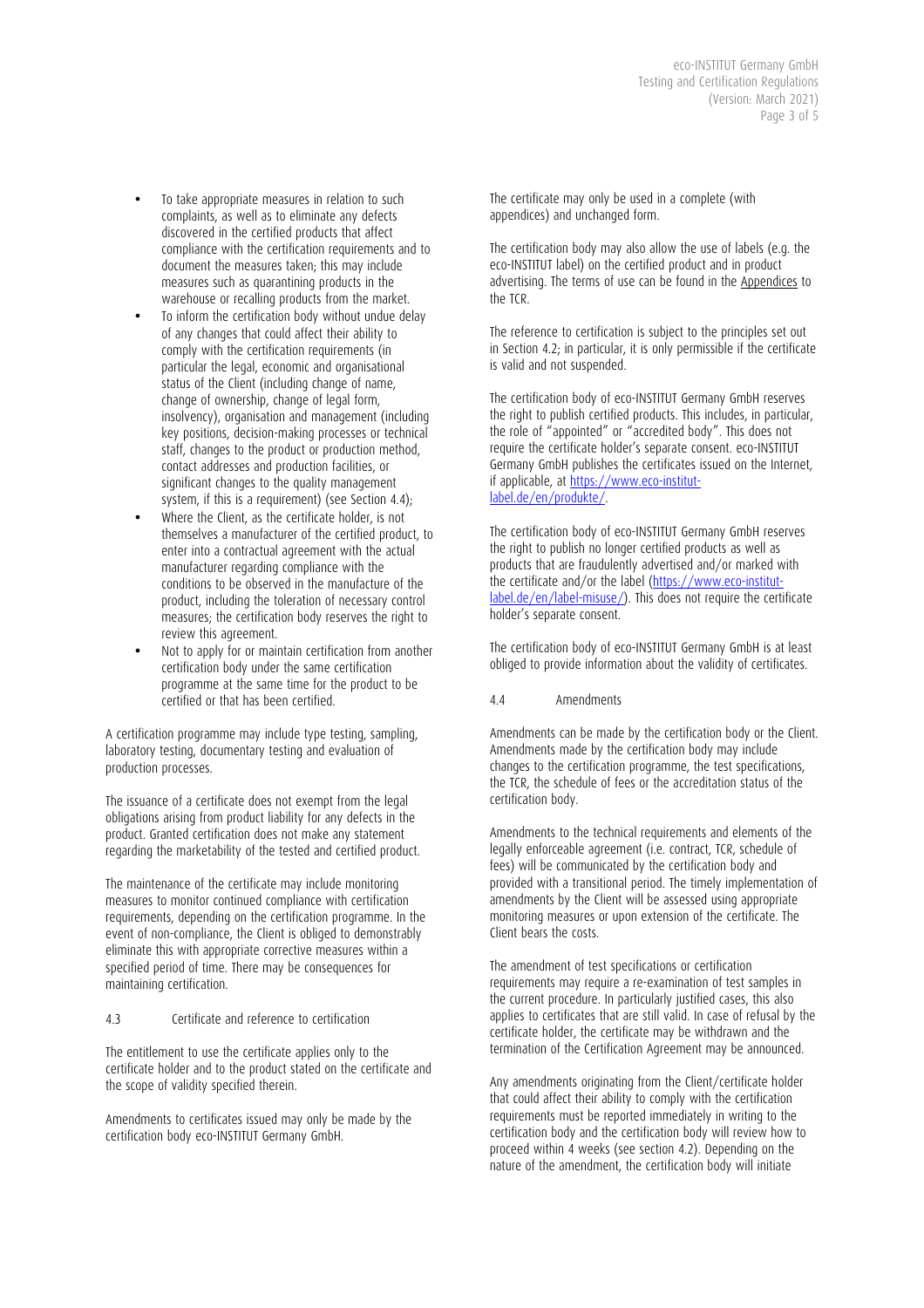eco-INSTITUT Germany GmbH Testing and Certification Regulations (Version: March 2021) Page 4 of  $\overline{5}$ 

appropriate measures (see Section 4.5) and/or unscheduled evaluation activities (e.g. documentary verification, testing of test samples, assessment of production processes). The Client bears the costs.

If the accreditation status of the certification body changes, they will also inform the Client of this, including, if necessary, the possible consequences for the certificate holder (e.g. for certificates in the regulated area). In any case, the certification body will endeavour to transfer the certification procedures (temporarily if necessary) to an alternative certification body.

4.5 Termination, restriction, suspension or withdrawal of certification

Within the framework of these provisions, the relevant requirements of 4.2 and 4.3 must always be complied with.

#### Termination:

An issued certificate automatically expires

- When the validity of the certificate expires
- On expiry/non-extension/timely termination of the contract
- If the Client has waived certification in writing to the certification body
- If the certification requirements underlying a certificate are abolished, modified or replaced (see Section 4.4)
- Failure to comply with the requirements concerning a decision to maintain the certificate following evaluations, e.g. monitoring (4.2) or amendments (4.4)
- After the certificate has been withdrawn (4.5, see below).

When certification expires, a timely reminder is sent to the certificate holder to renew the certificate. However, eco-INSTITUT Germany GmbH has no obligation to submit an offer to renew or extend the expired certificate.

# Restriction

In the event of non-compliance of the product or process with the certification requirements or upon written request by the Client, a certificate may be restricted in terms of the scope of validity if the certification requirements for the remaining scope of validity demonstrably continue to be met. The Client will receive a new certificate with the restricted scope of validity, the term will remain unchanged.

# Suspension:

At the written request of a Client, certification by the certification body may be suspended for a limited period of time up to a maximum of 1 year. This is also possible at the decision of the certification body if the certified product no longer complies with

the certification requirements, but the certification body can assume that the certification requirements will be met again in the short term following appropriate corrective measures.

The certification body will notify the Client of the suspension, stating the reasons and conditions for lifting the suspension of certification. If the certification body decides on the suspension, the Client must demonstrably implement appropriate measures to comply with the certification requirements within a maximum period of one month. The successful implementation of these measures must be presented to the certification body by the Client. In the event of a positive assessment by the certification body, the suspension will be lifted in writing, otherwise the certificate will be withdrawn, including after the deadline has elapsed without a result.

# Withdrawal:

The certification body has the right to withdraw the certificate if the certificate issuance conditions are no longer met or if the certified product no longer meets the certification requirements.

Specifically, a certificate can be withdrawn for the following reasons:

- If evidence of the implementation of requirements or the elimination of non-compliance is not provided in due time
- If the certified product no longer meets the certification requirements after modification (4.4)
- If the certification body employees are not granted free access to production or storage facilities by the Client as a condition of maintaining certification, despite written request by the certification body
- If production is abandoned
- If the certificate holder's business is discontinued (for example, in the event of insolvency)
- If there is misuse or misleading use of the certification mark or the certificate issued
- If conditions and obligations under the certification agreement (e.g. financial obligations), in particular any obligations under these TCR, are not fulfilled (the certification body will normally give the Client the opportunity to comment before the withdrawal of a certificate and, if necessary, allow a period of one month to demonstrate appropriate and effective corrective measures. The opportunity to comment may be omitted if the withdrawal does not allow time for this.)
- If the agreement is effectively terminated
- If good cause exists that permanently disrupts the relationship of trust between the certification body and the Client (e.g. incorrect information in the application or in the process, use of plagiarism).

If the certificate is withdrawn, the certification authority will inform the Client in writing as the holder of the certificate, stating the reasons. The Client must return the original of the